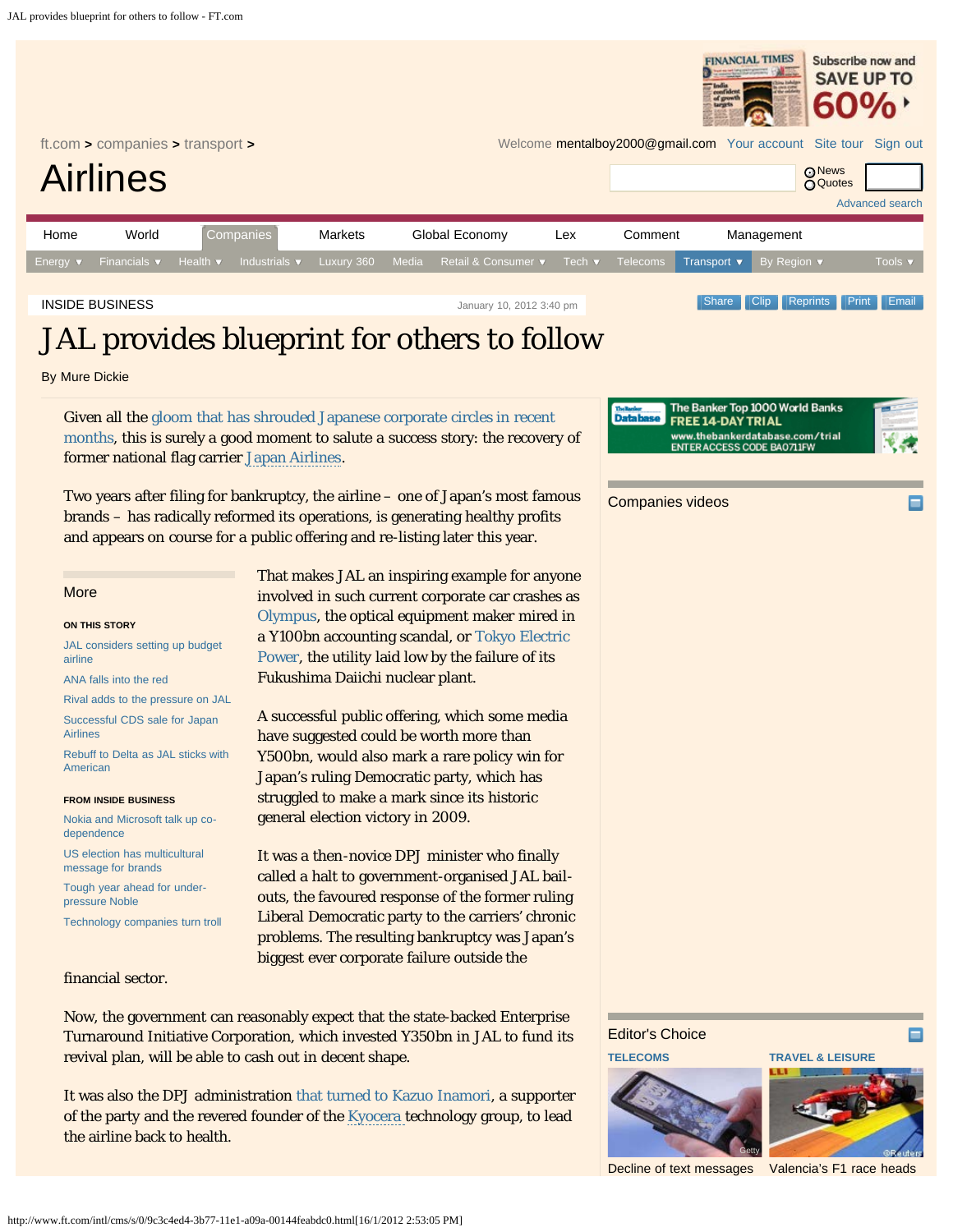Mr Inamori, 79, is not only the author of philosophically minded management books such as *How to Live* and *How to Work*, he is also an ordained Zen priest. At JAL he has shown the value of clear, decisive command for a onceproud company long buried in bureaucracy and vested interest.

This has involved some tough talk. In 2010, he suggested that JAL managers were not up to the job of "managing a grocery store". Last year he issued a preemptive warning to the government not to try to force the airline to resume unprofitable but politically useful routes. ''We're not qualified as real business managers unless we can say 'no' to those in power,'' Mr Inamori declared.

Alongside this campaign of what the veteran boss has rather scarily described as "consciousness reform" was a sweeping restructuring. Since early 2009, JAL has cut employee numbers from 48,000 to slightly over 30,000 and suspended operations on a host of routes including flights to international destinations such as Rome and Amsterdam.

More than 100 aircraft have been withdrawn from service, including JAL's beloved fleet of Boeing 747s, and the types of airliners it operates has been reduced from 7 to 4. The corporate structure has been simplified and scores of non-core businesses disposed of.

Such efforts are already bearing fruit. Despite the lingering impact of last year's tsunami and nuclear crisis – which caused massive domestic economic disruption and slashed international visitor numbers – JAL is back in the black. The carrier reported net profits of Y97bn for the six months to September, four times those of closest domestic rival, All Nippon Airways.

In November the company said that for the year to March 2012, it expected net profits of Y120bn, nearly twice its previous forecast.

Though smaller than before [bankruptcy,](http://ftalphaville.ft.com/blog/2010/01/19/128946/jals-kamikaze-bankruptcy/) JAL is far fitter, says Peter Harbison, chairman of the Centre for Asia Pacific Aviation, an industry consultancy that gave the carrier its "airline of the year" award in October.

"Before it was like an old ship with 100 years of barnacles on it," Mr Harbison says. "It's been transformed."

The new JAL should be well placed to tap into opportunities thrown up by the rapid regional growth and the opening of routes to destinations in China and South Korea.

Still, anaemic economic growth and demographic decline means Japan's domestic market will remain tough, and JAL is likely to face increasing competition from low-cost carriers amid domestic market liberalisation.

To ensure it is not left out of the low-cost market, JAL plans to this year establish a budget airline called Jetstar Japan in partnership with Australia's [Qantas a](http://markets.ft.com/tearsheets/performance.asp?s=au:QAN)nd [Mitsubishi Corp](http://markets.ft.com/tearsheets/performance.asp?s=jp:8058), the trading house.

Still, optimism about JAL should not go untempered. Its revival could still be held hostage to high energy prices and economic woes in the eurozone and elsewhere that could easily threaten Japan's fragile recovery.

Would-be subscribers to JAL's proposed share offer should remember that, as Mr Harbison says, long-term investment in airlines is usually a mug's game.

[heralds shift towards data](http://www.ft.com/cms/s/0/3d976108-3f77-11e1-ad6a-00144feab49a.html) [for tricky corner](http://www.ft.com/intl/cms/s/0/e6849a12-3f93-11e1-ad6a-00144feab49a.html)

Е

## Most popular in Companies

- **1.** [Apple in race to keep ahead in 2012](http://www.ft.com/cms/s/6a7cac22-31db-11e1-9be2-00144feabdc0.html)
- **2.** [Fed seeks to curb repo market risk](http://www.ft.com/cms/s/414571ee-2679-11e1-91cd-00144feabdc0.html)
- **3.** [Land prices surge in US shale oilfields](http://www.ft.com/cms/s/b756b9b6-2835-11e1-91c7-00144feabdc0.html)
- **4.** [Google challenges Facebook with TV ads](http://www.ft.com/cms/s/16bb94ae-3177-11e1-aeec-00144feabdc0.html)
- **5.** [Alibaba hires lobbyist amid Yahoo bid talk](http://www.ft.com/cms/s/c2b6d1dc-3213-11e1-9be2-00144feabdc0.html)

## [Latest headlines from CNBC](http://www.cnbc.com/)

[FTSE, CAC, DAX to Open Lower After Mass Downgrade](http://www.cnbc.com/id/46009936?__source=ft&par=ft) [Indonesia Looks to Grow Its Economy 'Creatively'](http://www.cnbc.com/id/46009278?__source=ft&par=ft)

[CNBC TRANSCRIPT: CNBC'S CHIEF INTERNATIONAL](http://www.cnbc.com/id/46009374?__source=ft&par=ft) [CORRESPONDENT MICHELLE CARUSO-CABRERA](http://www.cnbc.com/id/46009374?__source=ft&par=ft) [SPEAKS WITH GREEK PRIME MINISTER LUCAS](http://www.cnbc.com/id/46009374?__source=ft&par=ft) [PAPADEMOS](http://www.cnbc.com/id/46009374?__source=ft&par=ft)

[Indonesia Stocks to Rally in 2012 on More Credit Upgrades](http://www.cnbc.com/id/45981027?__source=ft&par=ft) [Greek PM on ECB: Don't Print Money](http://www.cnbc.com/id/46004803?__source=ft&par=ft)

| Multimedia                | <b>Quick links</b>                       |
|---------------------------|------------------------------------------|
| Video                     | <b>Mergermarket</b>                      |
| <b>Blogs</b>              | How to spend it                          |
| <b>Podcasts</b>           | SchemeXpert.com                          |
| Interactive graphics      | Social Media hub                         |
| <b>Audio slideshows</b>   | <b>The Banker</b>                        |
| Picture slideshows        | fDi Intelligence                         |
| Tools                     | <b>Professional Wealth</b><br>Management |
| Portfolio                 | This is Africa                           |
| <b>FT Lexicon</b>         | <b>Investors Chronicle</b>               |
| <b>FT clippings</b>       | <b>MandateWire</b>                       |
| <b>Currency converter</b> | <b>Services</b>                          |
| <b>MBA</b> rankings       |                                          |
| <b>Today's newspaper</b>  | <b>Subscriptions</b>                     |
| FT press cuttings         | <b>Corporate subscriptions</b>           |
| FT ePaper                 | Syndication                              |
| Economic calendar         | <b>Privilege Club</b>                    |
|                           | Conferences                              |